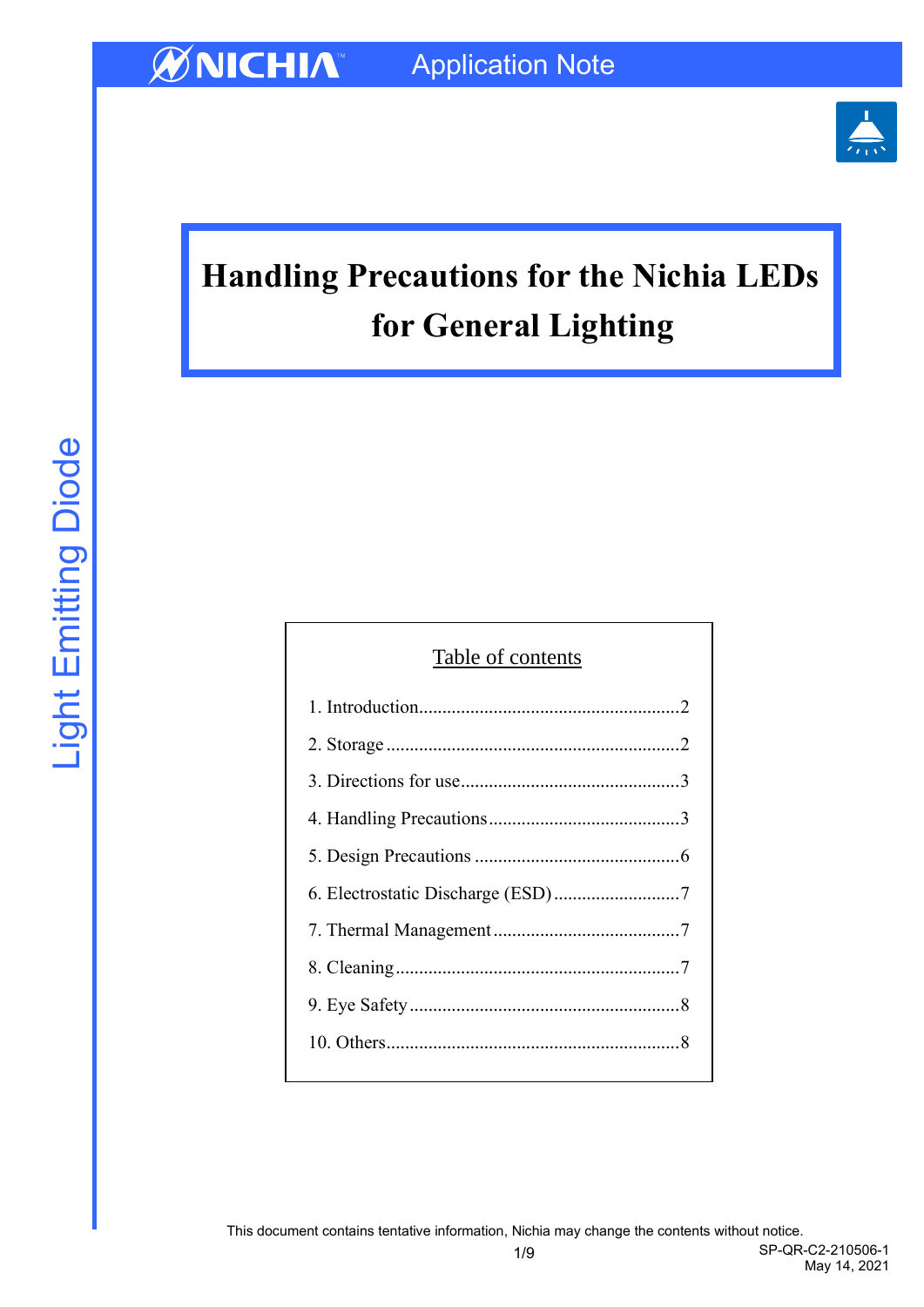## <span id="page-1-0"></span>**1. Introduction**

This document provides information about the handling precautions of Nichia LEDs.

# <span id="page-1-1"></span>**2. Storage**

| Condition |                             | Temperature         | Humidity       | Time                             |
|-----------|-----------------------------|---------------------|----------------|----------------------------------|
| Storage   | Before Opening Aluminum Bag | $\leq 30^{\circ}$ C | $\leq 90\%$ RH | Within 1 year from Delivery Date |
|           | After Opening Aluminum Bag  | $\leq 30^{\circ}$ C | $<70\%RH$      | $\leq$ 168 hours                 |
| Baking    |                             | $65 \pm 5$ °C       | -              | $\leq$ 24 hours                  |

- After opening the moisture-proof aluminum bag, the soldering process should be completed within the time frame mentioned above. Unused remaining LEDs should be stored with desiccants (silica gel) in a hermetically sealed container, preferably in the original moisture-proof bag for storage.

- Upon the expiration of the "Period after Opening Aluminum Bag" or when the silica gel desiccants are no longer blue, the LEDs should be baked. The baking shall be done only once.

- When moisture absorbed in the LED package vaporizes and expands due to the heat generated during the soldering process, the encapsulating resin can be detached from the LED package, resulting in degradation of the optical characteristics. To minimize moisture absorption into the products during transportation and storage, the products are packed in a moisture-proof aluminum bag.



Moisture absorption into the LED package

Moisture evaporation/expansion caused by soldering heat

The encapsulating resin can be detached from the LED package, resulting in degradation of the optical characteristics.

- Keep the LEDs in a hermetically sealed container during storage. When exposed to the atmosphere containing corrosive gas and the like, the property of the plated metal surface can be changed, affecting the solderability and the optical characteristics.
- Refrain from using the materials containing sulfur for gasket, adhesive agents, and so on to avoid the adverse effects on the plating surface.
- A slight amount of corrosive gas can be contained in the articles such as cardboard and rubber, and even in the air. Also, halogen substances, which affect the plating surface, can be contained in the constituents of resin.
- Even after the LEDs are mounted on the board and/or installed in a finished product, the plating surface can be affected by the gas which is volatilized from the surrounding materials or which penetrates into the assembly. Customers should take care in designing the product.
- We recommend that silicone rubber should be used for gasket. Customers should take care not to cause connection failure because of deposited low-molecular siloxane.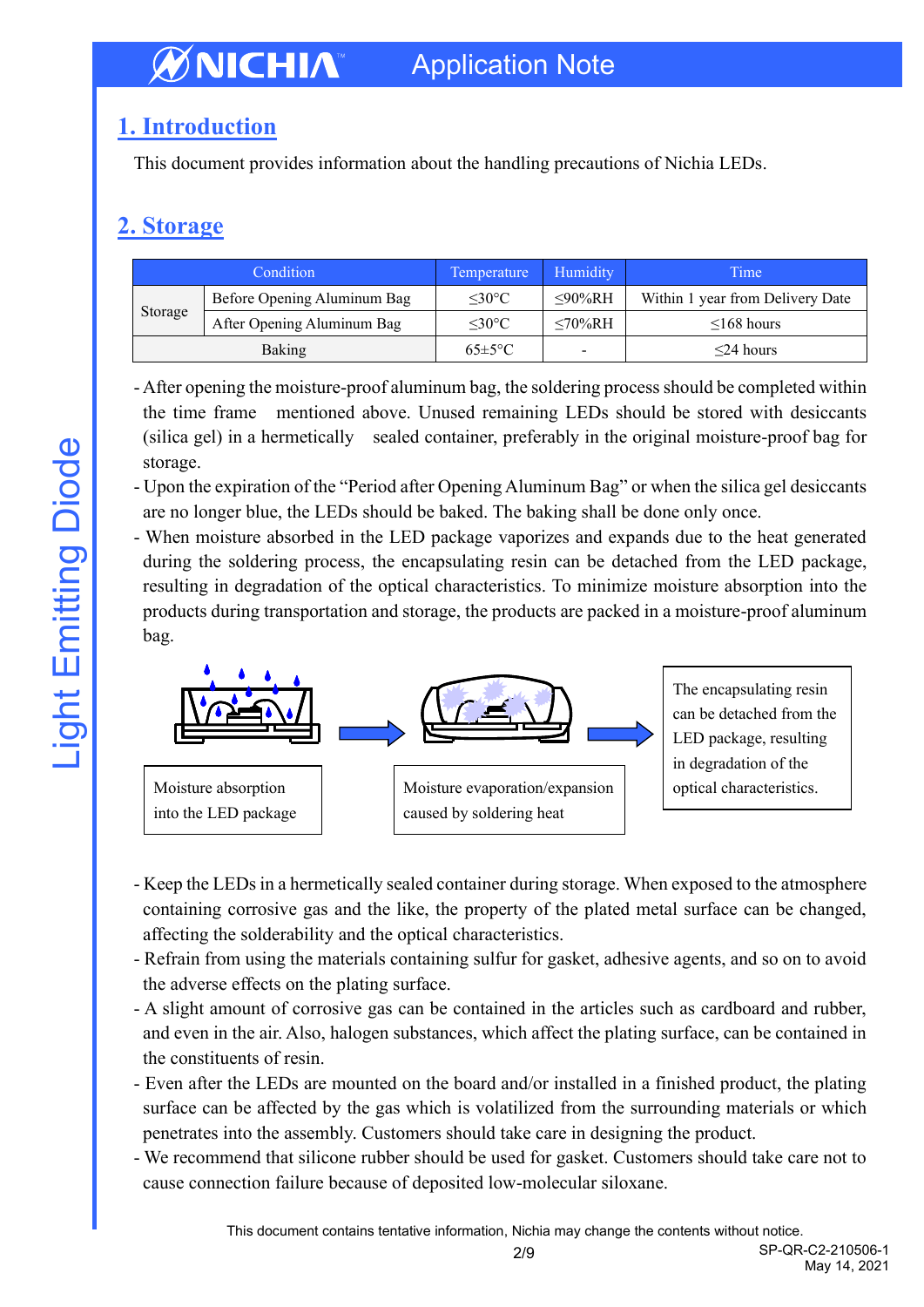- The LEDs must be stored in an environment without significant temperature changes to avoid condensation.

### <span id="page-2-0"></span>**3. Directions for use**

- Customers should design the circuit to ensure that each LED is operated within the absolute maximum rating. We recommend that each LED should be operated with a constant current.
- When driving LEDs with a constant voltage, it is recommended to use circuit B. In circuit A, the electrical current through the LEDs may vary due to the variation in the forward voltage applied to each LED.



(A) Not Recommended (B) Recommended

- Use the LEDs at the forward current. Moreover, design the circuit to ensure that no voltage is applied to the LEDs in the forward/reverse directions while they are turned off. Continuous reverse voltage can cause migration and damage to LED dice.
- It is recommended to operate the LEDs at 10% or more of the rated electric current to stabilize the LEDs' characteristics.
- For outdoor use, take necessary measures to avoid water/moisture/salt damage.

### <span id="page-2-1"></span>**4. Handling Precautions**

- When handling the product, do not touch the LED with bare hands, since it may contaminate the emitting surface and may affect the optical characteristics. Excessive force on the LED may result in the deformation and/or wire breakage, leading to no light emission.
- When dropped, the LED might be deformed and damaged.

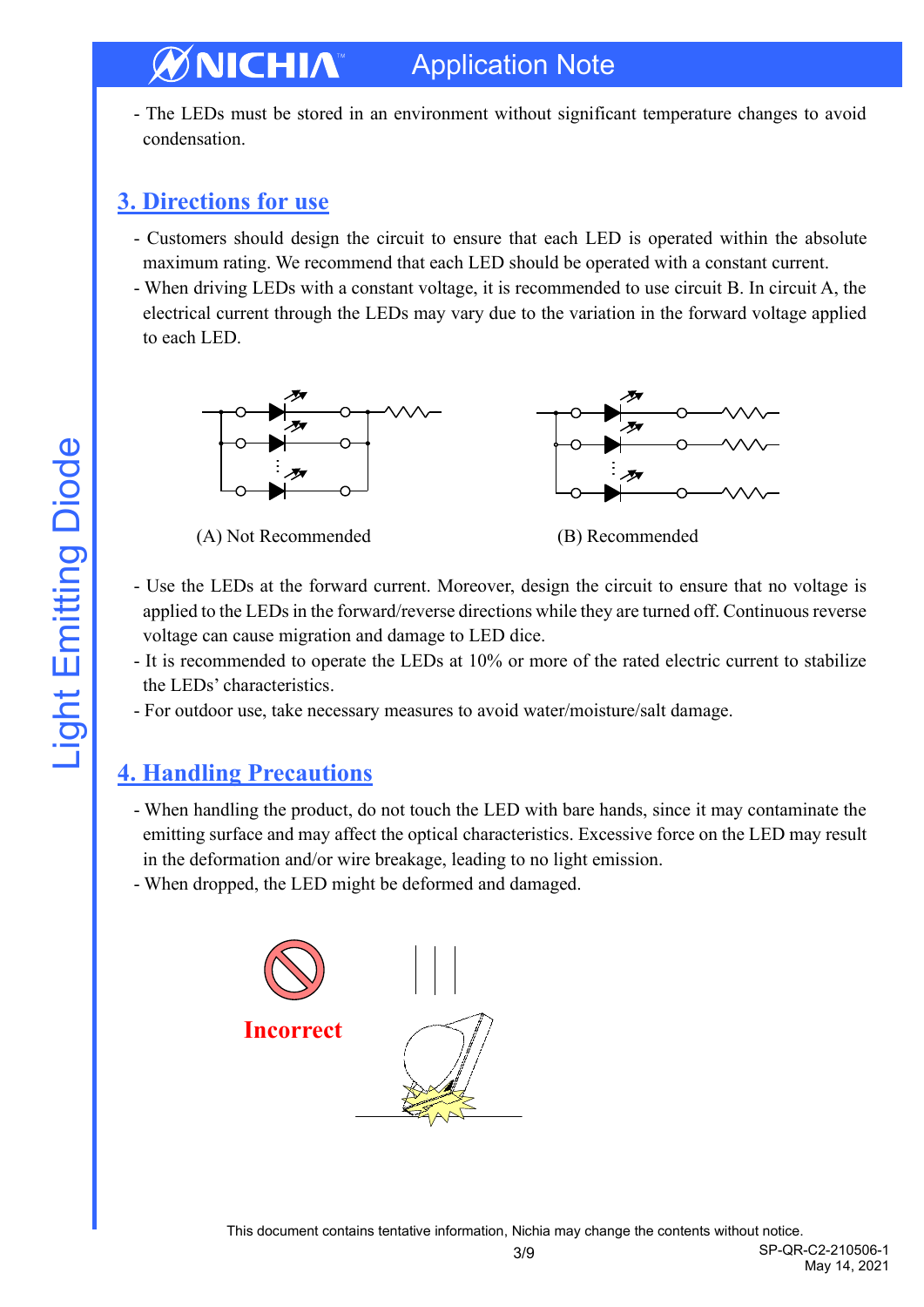- When using tweezers, prevent excessive stress from being applied to the LEDs; otherwise, the resin surfaces might be damaged, chipped, detached from the packages and the LED packages might be deformed. What is worse, the bonding wires might break up, resulting in no light emission. If necessary, pick up by the package so as not to touch the encapsulating resin surface.



This document contains tentative information, Nichia may change the contents without notice.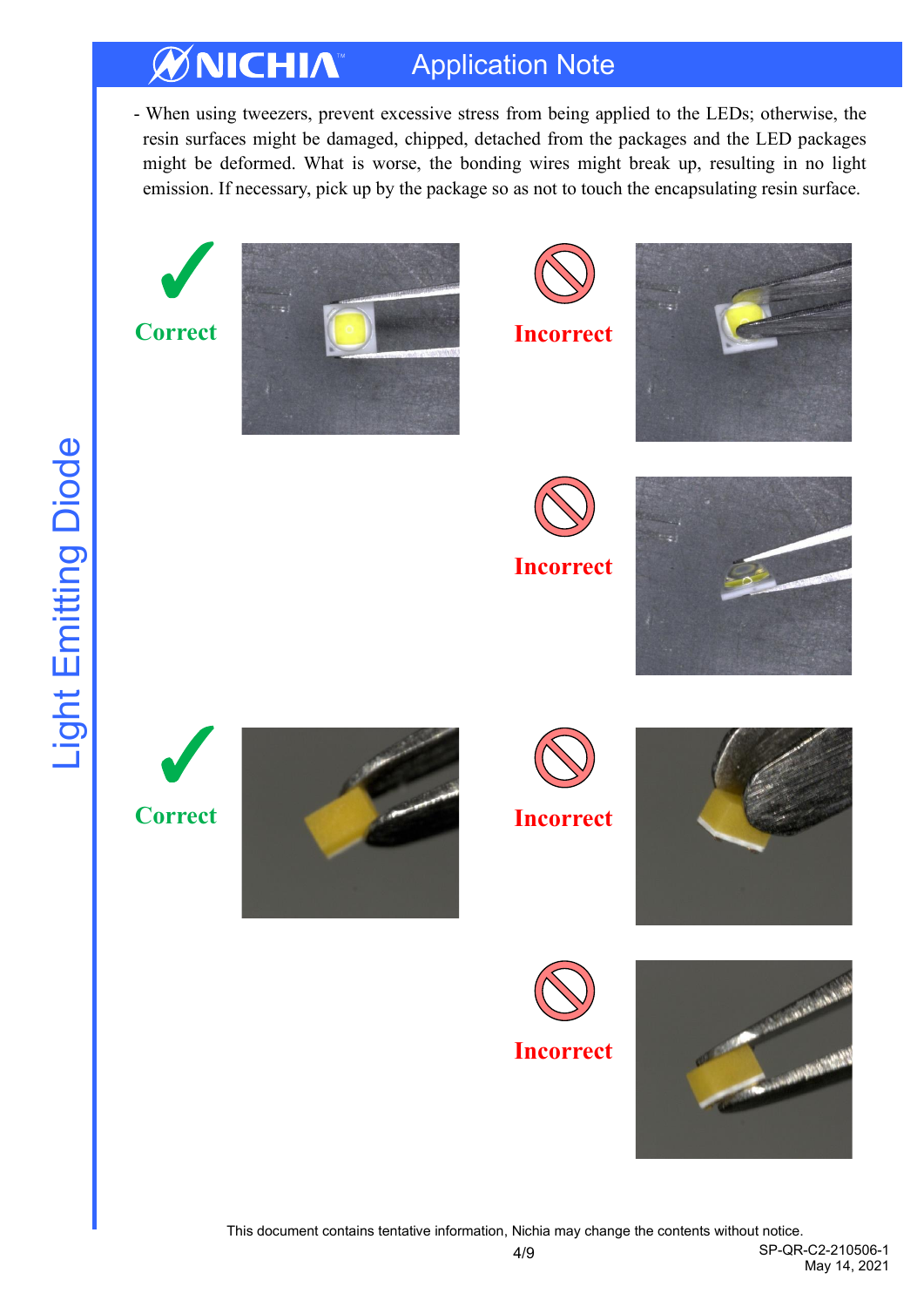- When the encapsulant contains silicone resin, the emitting surface is relatively soft; it can be damaged, chipped, and detached from the package due to excessive force and the LED package can be deformed. What is worse, the bonding wire can break up, resulting in degradation of the reliability performance. Customers should take care not to apply stress to the emitting surface. When you use an automatic assembly machine, select the pick-and-place nozzle not to damage the encapsulating resin.



- If a pick-and-place nozzle has a smaller diameter than the LED's emitting surface, it can damage the emitting surface when collecting the LED, resulting in its emission failure. The suitable nozzle should be installed into the assembly machine. Nichia recommends the specific pick-and-place nozzles for some of our products. Customers are requested to refer to Nichia's specifications for the details.
- The LEDs' placing location can vary, when the rotary head mounting machine is used. Customers should evaluate the mounting performance in advance.
- Do not stack assembled PCBs together. Otherwise, the board can damage the resin of the LEDs underneath, resulting in chipping, detachment, deformation, wire breakage, and LED detachment. Consequently, the LED fails to emit light.

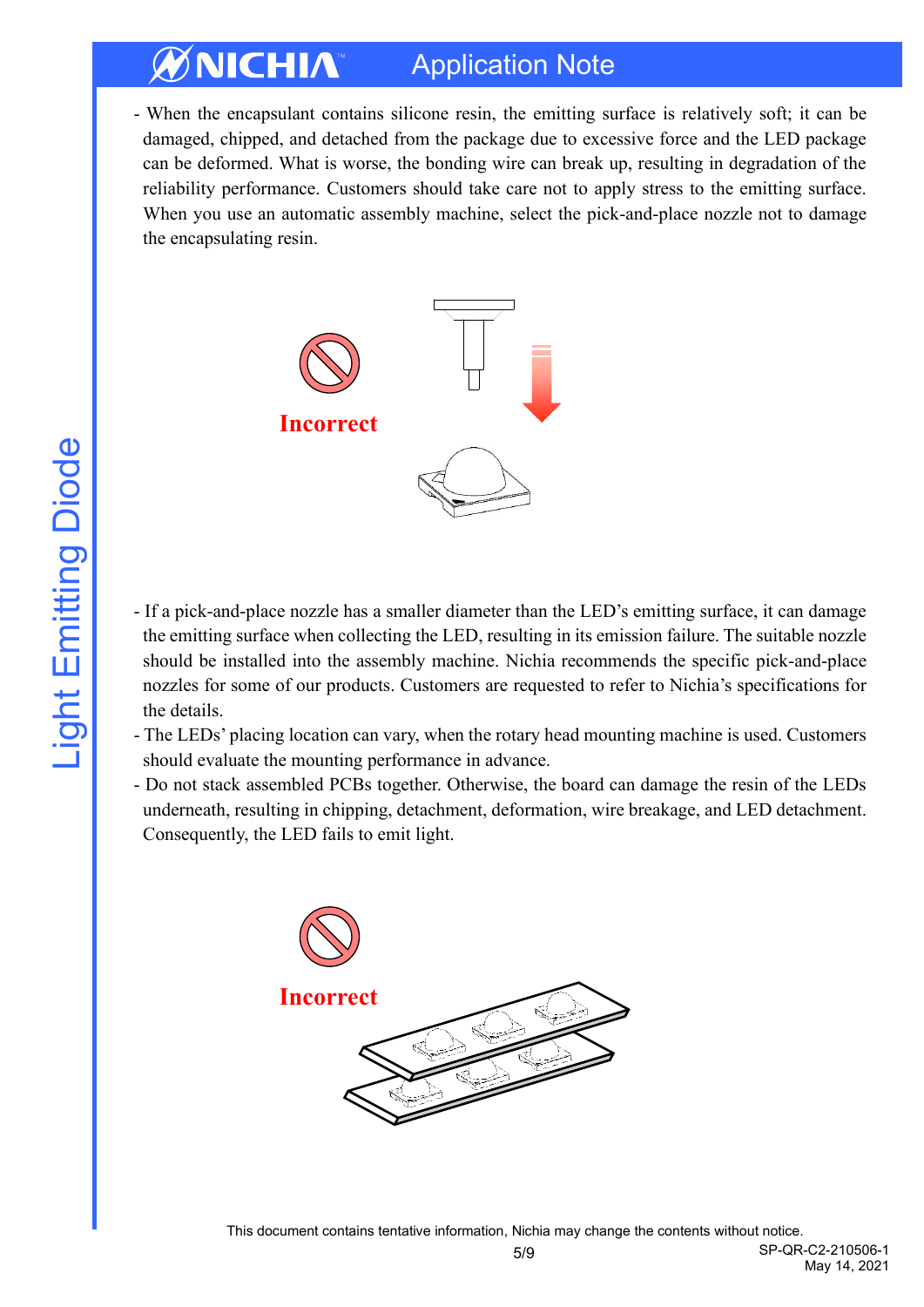### <span id="page-5-0"></span>**5. Design Precautions**

- When bending stress is applied to the board with LEDs solder-mounted on, the LED packages can get cracked. Attach the LEDs to the board where they are less exposed to bending/twisting stress.



(A)Recommended (B)Not good

- Around the separation area of the board, the degree of mechanical stress applied to the LEDs depends on the LED mounting location. The LEDs should be attached where the least stress is applied to them.



- The board should not be separated by hand but with the specified tool/machine.
- The solder can get cracked due to thermal stress during usage. Customers should verify the aluminum board in advance.
- Volatile organic compounds that have been released from materials present around the LEDs (e.g. housing, gasket/seal, adhesive, secondary lens, lens cover, grease, etc.) may penetrate the LED emitting surface. If the LEDs are being used in a hermetically/near-hermetically sealed environment, these volatile compounds can discolor after being exposed to heat and/or photon energy and it may greatly reduce the LED light output and/or color shift. In this case, ventilating the environment may improve the reduction in light output and/or color shift. Perform a light-up test of the chosen application for optical evaluation prior to use to ensure that there are no issues, this test should be performed taking into consideration the conditions/environments in which the end-product containing these LEDs will actually be used.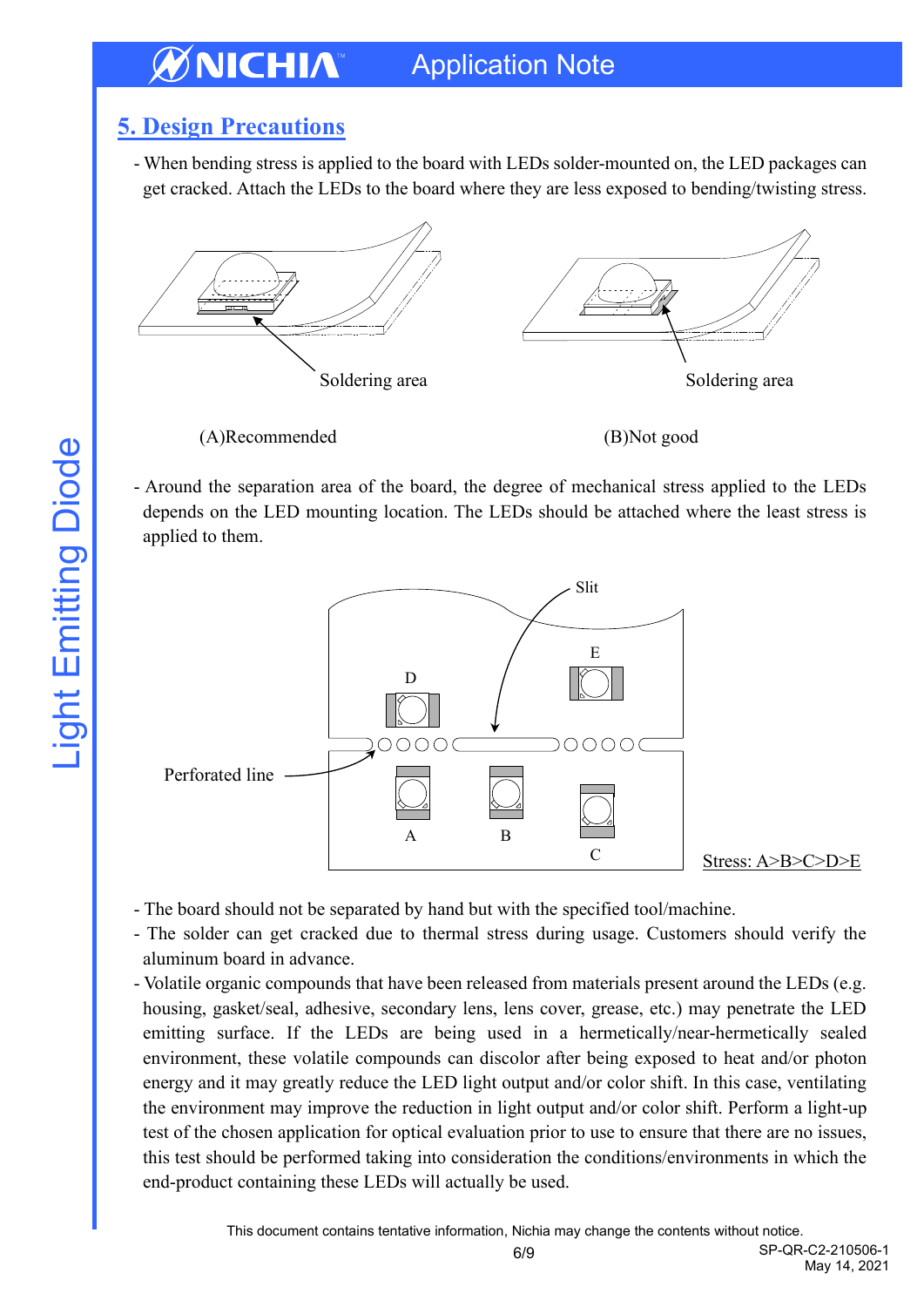### <span id="page-6-0"></span>**6. Electrostatic Discharge (ESD)**

- LED products are sensitive to static electricity or surge voltage. ESD can damage LED dice, resulting in degradation of the reliability performance. When handling the LED products, necessary precautions should be taken including the following:
	- To eliminate static charge by using wrist straps, conductive garment/shoes/floor mats, etc.
	- To eliminate static charge by grounding machines and tools in workplaces,
	- To set work bench, stocks, floors made from conductive materials.
- Customers should protect the machines, tools, and devices against surge voltage by grounding them.
- Customers should take necessary measures when using insulating materials such as glass and plastic for the tools and machines. For example,
	- To dissipate static charge with conductive materials
	- To prevent static buildup by humidification
	- To neutralize electric charge with ionizers
- During the characteristics measurement of the LED-assembled product, customers are advised to confirm whether the LEDs are damaged by ESD. The damaged LEDs can be detected by measuring the forward voltage when low electrical current (1 mA or less; recommended) is applied to them.

The turn-on voltage in the forward direction will be decreased in the ESD-damaged LEDs.

The criterion should be:  $V_F \le 2.0V$  at I<sub>F</sub>=0.5mA

The above criterion is for typical LED models. It will vary depending on specific LED models. Customers should refer to the specifications for the criterion.

# <span id="page-6-1"></span>**7. Thermal Management**

- Proper thermal management is necessary when using LED products. Temperature elevation of the LED die varies depending on the board's heat resistance and the LEDs' pitch. Customers should design the LED products with a good heat dissipation system so as not to exceed the maximum junction temperature  $(T_J \text{ max})$  due to the surrounding conditions.
- The drive current should be determined based on the ambient temperature  $(T_A)$  to design the heat dissipation performance of the LED products.

### <span id="page-6-2"></span>**8. Cleaning**

- Do not clean the LEDs with a wet cloth, benzin, thinner, etc.
- Isopropyl alcohol (IPA) should be used if cleaning is required. Other cleaning agents may affect the LED package and resin, resulting in failure. Customers should evaluate them prior to use. Please be advised that the use of fluorocarbon solvent is strictly regulated worldwide.
- Customers should take care not to damage the resin when wiping the dirt off the emitting surfaces.
- Refrain from ultrasonic cleaning. If necessary, customers should confirm whether ultrasonic cleaning will affect the LEDs installed in the final product, since the LEDs can be affected depending on the ultrasonic power and the board installation method.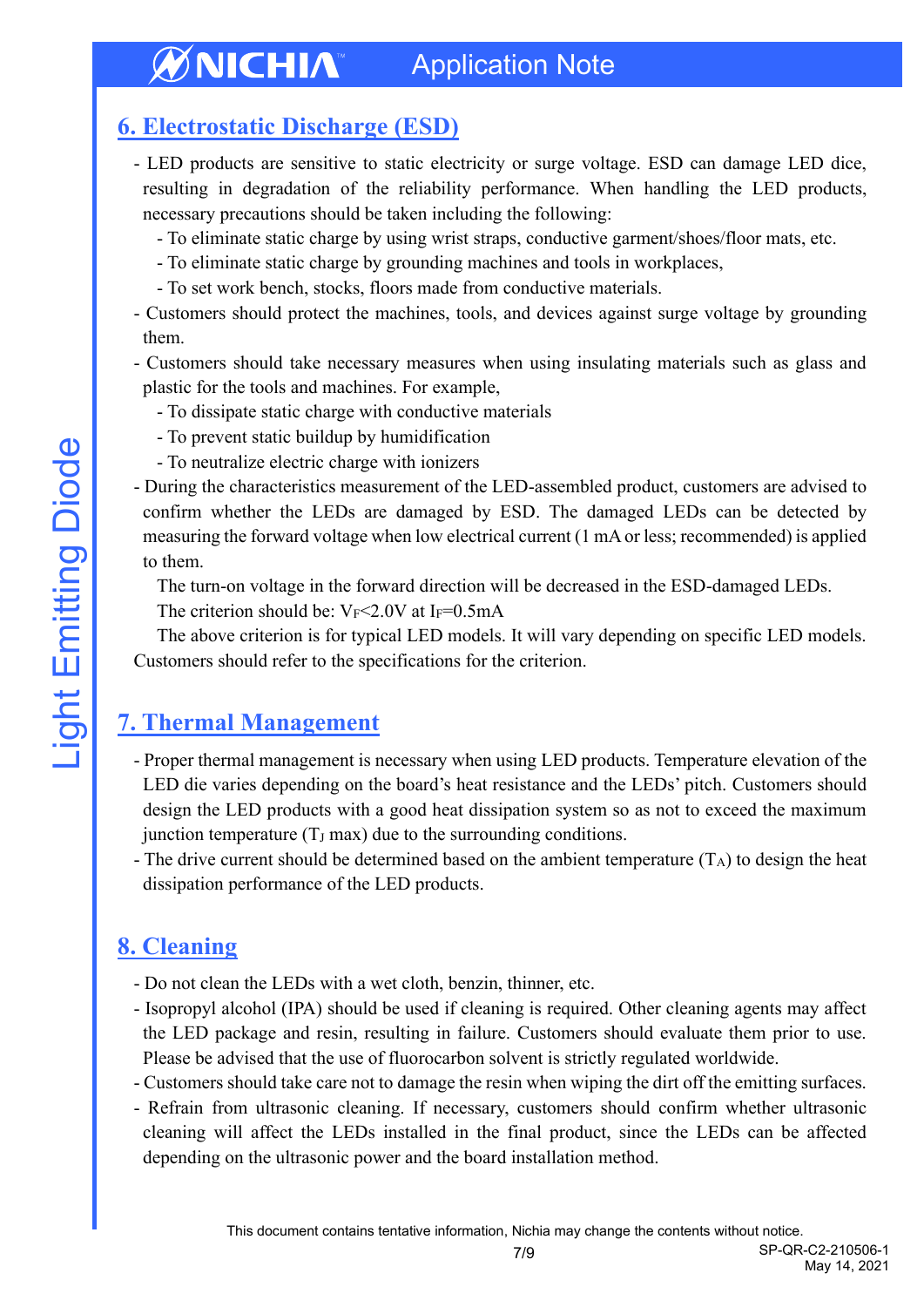## <span id="page-7-0"></span>**9. Eye Safety**

- Staring at the LEDs may cause injury to human eyes, when the light output is increased or when the light is collected with optical devices.
- Staring at the flashing light may cause a feeling of discomfort due to the optical stimulation. When installing the LEDs into the fixture, the optical stimulation should be taken into consideration.

- In 2006, the International Electrical Commission (IEC) published IEC 62471:2006 Photobiological safety of lamps and lamp systems, which added LEDs in its scope. On the other hand, the IEC 60825-1:2007 laser safety standard removed LEDs from its scope, although they had been covered by the standard issued in 2001. However, please be advised that some countries and regions have adopted standards based on the IEC laser safety standard IEC 60825-1: Edition 1.2, which included LEDs in its scope. In IEC 62471, LEDs are classified into some risk groups according to the radiant flux, emission spectrum, directivity patterns, etc. High power LEDs which emit light containing blue wavelengths may be classified into Risk Group 2.

### <span id="page-7-1"></span>**10. Others**

- The LEDs described in this application note are intended to be used for ordinary electronic equipments such as office/communication equipments, measurement devices, and household appliances. Please consult Nichia Sales staff in advance for information on the applications in which exceptional quality and reliability performance are required, in particular when the failure or malfunction may jeopardize lives and pose health hazards to humans (e.g. airplanes, aerospace, submersible repeaters, nuclear reactor control systems, traffic control equipments, burning appliances, life support systems, and safety devices.)
- Customers shall not reverse engineer, disassemble, or analyze the LEDs prior to having a written consent from Nichia. When defective LEDs are found, customers are required to directly inform Nichia before disassembling or analyzing them.
- The products' appearances and specifications may be modified for improvement without notice.
- This application note contains general information described by the LEDs' specifications. Make sure to obtain the latest specifications and to confirm the contents before using the LEDs.

May 14, 2021